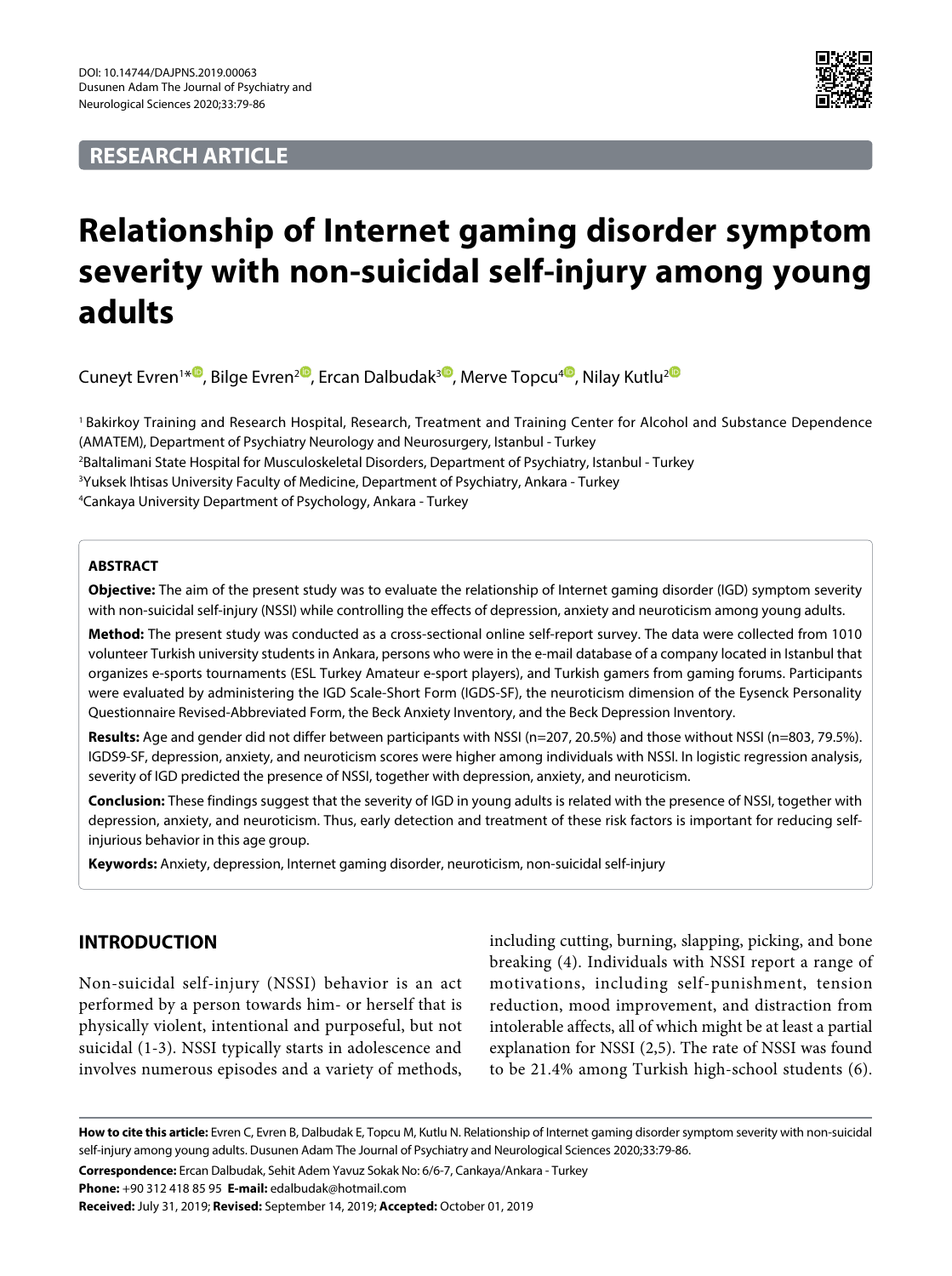Regardless of methods and motivations of self-injury, NSSI is a pervasive public health problem and evidently poses a severe threat to the safety and well-being of affected individuals (7). Following decades of progressive increase in the incidence of NSSI among adolescents and young adults, as well as growing scientific interest, the disorder was listed as a condition for further study (Section III) in the DSM-5 (8,9).

Social learning and imitation play an important role in the initiation of self-injurious behaviors, and seeing these behaviors in school, on television, or on the Internet is a risk factor for committing NSSI (9,10). Lam et al. (11) suggested that Internet addiction is detrimental to mental health and increases the risk of NSSI among adolescents. Consistent with this observation, when controlled for gender, family factors, exposure to suicidal thoughts in real life, depression, alcohol/tobacco use, concurrent suicidality, and perceived social support, both internet addiction and exposure to suicidal thoughts on the internet were significantly related to an increased risk of NSSI (12). A systematic review suggested a relationship between internet use and NSSI; NSSI was associated particularly with internet addiction, high levels of internet use, and visiting websites related to self-injury or suicide (13).

The Internet is commonly used for constructive reasons such as seeking support and for coping strategies (14), and online interactions are essential for otherwise isolated adolescents to find social support (15). Thus, the information available on the Internet could be useful for helping or treating individuals at risk, reducing isolation, encouraging recovery, and reducing the urge to commit self-injury (9,10,16). However, it might also help normalize NSSI, increase its acceptance and lead to social reinforcement, or reduce its stigmatization (9,14,15,17), thus keeping affected individuals from disclosure or seeking professional help (14). Furthermore, established adolescent self-injurers and youths exploring possible identities might take up behaviors that can be lethal (15). Finally, a recent review suggested that users of social networks may emulate self-injurious practices promoted through interactions by messages or shared videos, thus increasing the risk for individuals to engage in self-injurious behavior (18). In this regard, adolescents at risk of self-harm or suicide may at the same time benefit from Internet use and be subjected to an increased risk (14).

The term "digital self-injury" is defined as "online communication and activity that leads to, supports, or exacerbates, non-suicidal yet intentional harm or impairment of an individual's physical wellbeing" (19). Among the correlates of being involved in digital selfharm, sexual orientation, experience with school bullying and cyberbullying, drug use, participation in various forms of adolescent deviance, and depressive symptoms were found to be statistically significant (20). Predictors for the emergence and cessation of youths perpetrating cyberbullying and victimization included online game use, exposure to violence in media, Internet risk behaviors, and cyber/school bullying experiences (21). An association was found between being exposed to violent online games and perpetrating cyberbullying as well as being a perpetrator-and-victim (22). Communication channels created by the Internet offer ways of cyberbullying peers, which, as well as internet use in general, was found to correlate with an increased risk of NSSI, suicidal ideation, and depression (14). Internet exposure and violent methods of NSSI have also been found to correlate (14). A recent metaanalysis showed that persons who had experienced cybervictimization were 2.4 times as likely to self-injury as non-victims, (23). An extreme form of cyber-bullying is the Blue Whale Challenge, which includes a series of tasks causing self-injury. These challenges are circulated in the guise of a social media game; participants receive a link through chat groups inviting them to participate in the activity, which does not require installing an application or entering an online game environment (24). Thus, digital self-injury is a new problem that demands additional scholarly attention (20).

NSSI and internet gaming belong to a number of mental health disorders thought to involve the same pleasure responses, neurotransmitters, and brain regions as do substance use disorders (25). Along with NSSI, the APA also included Internet gaming disorder (IGD) in Section III of the DSM-5 as a "condition that needs further research before being fully recognized and accepted as an independent disorder in subsequent revisions of the DSM" (26). According to the DSM-5, IGD is clinically characterized by a "persistent and recurrent use of the Internet to engage in games, often with other players, leading to clinically significant impairment or distress" (8). More specifically, the nine IGD criteria include "preoccupation with Internet games, withdrawal symptoms, tolerance, unsuccessful attempts to control participation in Internet games, loss of interest in previous hobbies, continued excessive use of Internet games, deceiving family members, use Internet games to escape, and losing a significant relationship, job or education, or career opportunity" (8). We only found one study that compared gamers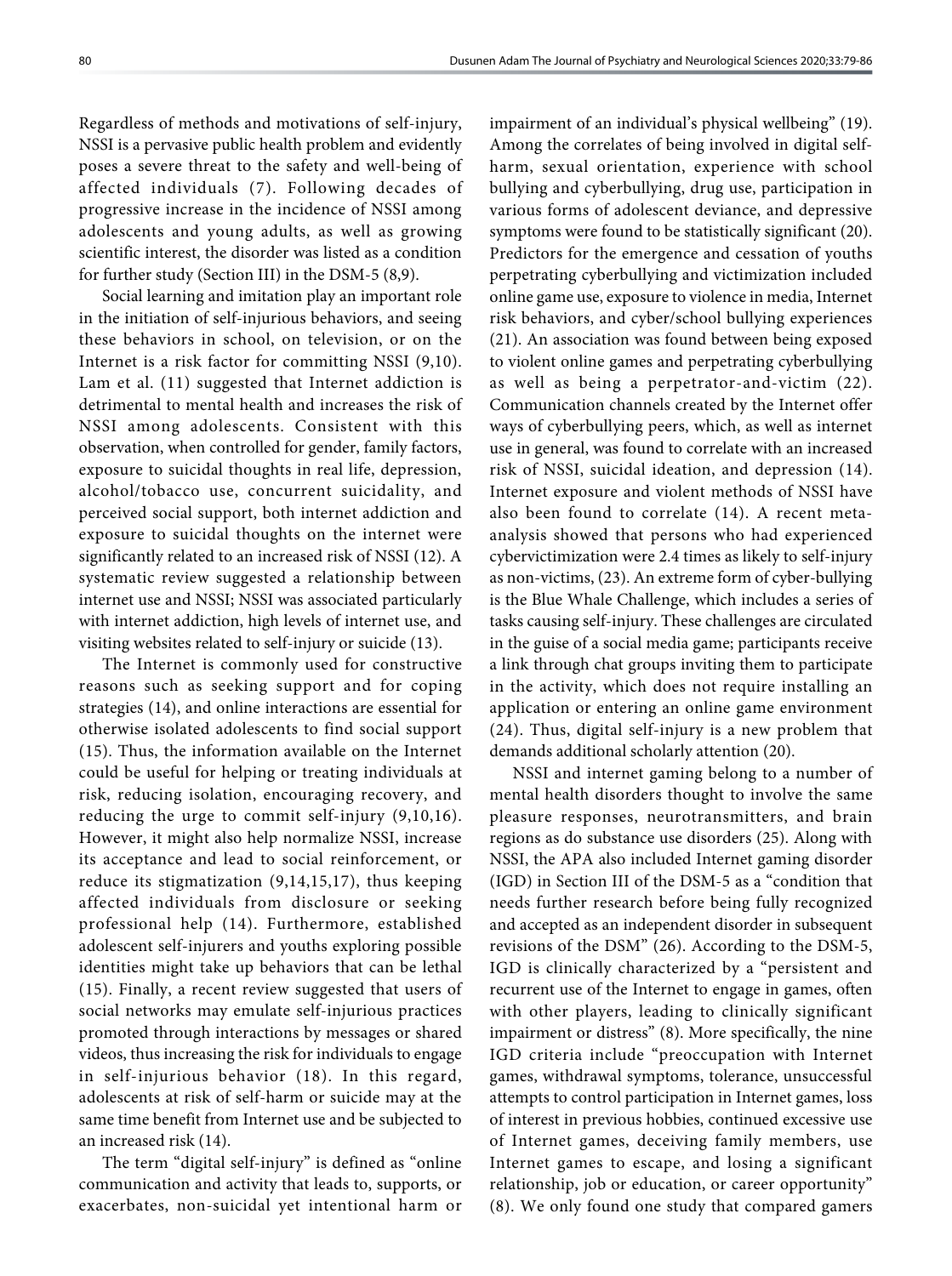and non-gamers in a sample of students with pathological Internet use, finding similarly increased risks for NSSI in gamers and non-gamers (27). Thus, it is important to evaluate the relationship of NSSI and severity of IGD symptoms among young adults.

The aim of the present study was to evaluate the relationship of IGD symptoms with NSSI. Both NSSI and IGD are included in Section III of the DSM-5, and both include items implying that these conditions are, at least partially, serving as a way of coping with negative feelings (i.e. IGD: "use Internet games to escape," NSSI: "to obtain relief from a negative feeling or cognitive state"). Indeed, severity of anxiety, depression (28) and neuroticism (29) are all related with NSSI. Similarly, IGD is related with anxiety, depression, and neuroticism (30). Accordingly, we also wanted to control the effects of depression, anxiety, and neuroticism on the relationship of NSSI and severity of IGD symptoms among young adults.

#### **METHOD**

#### **Subjects and Procedure**

The present study was conducted as a cross-sectional online self-report survey. The data were collected from volunteer Turkish university students in Ankara, individuals included in the e-mail database of an Istanbul-based company that organizes e-sports tournaments (ESL Turkey Amateur e-sport players), and Turkish gamers found on gaming forums. A website was prepared for online participation. Approval from the Ethics Committee of Cankaya University was received. The institutional review board approved the study on April 12, 2018 under number 80281877- 050.99.

The students were asked to fill in a form on the website anonymously. Informed consent was given by the students online before answering any further questions. Exclusion criteria were unfilled forms. In order to control for duplicate data entries, we checked the e-mail addresses and user names as well as the participants' Internet Protocol addresses. In total, 1010 participants were included in the study. Among these, 606 were female (60%) and 404 were male (40%).

Participants were divided into two groups according to the presence of lifetime NSSI (n=207, 20.5%) and the absence of NSSI (n=803, 79.5%). Among the 207 participants with lifetime NSSI, 92 (44.4%) reported that the most commonly used method of self-injury was "cutting or scratching arms or other parts of the body", 11 (5.3%) reported it to be "burning oneself with a cigarette or by other means," and 126 (60.9%) reported "hitting the head, fist, or other body parts on hard places."

#### **Measures**

The questionnaire included a question asking about a lifetime history of NSSI. Self-injury was defined as "deliberate self-injury to body tissue without the intent to die." The SHB question was "Do you injure yourself intentionally? (never/at least once)." The question also included the most commonly used methods of selfinjury in parentheses (cutting, burning, hitting oneself, inserting sharp objects into body orifices, and pulling out body hair) (31). The same questionnaire had been used in our previous study conducted among high school students (7).

**Internet Gaming Disorder Scale-Short Form (IGDS9-SF):** The IGDS9-SF assesses the symptoms and severity of IGD and its detrimental effects by examining online and/or offline gaming activities occurring over a 12-month period (32). The scale comprises nine items corresponding to the nine core criteria defined by the DSM-5. They are answered on a five-point Likert-type scale ranging from (1) never to (5) very often; high scores on the scale indicate a higher level of gaming disorder. In the present study, the Turkish version of the IGDS9-SF was used (33).

**Beck Depression Inventory (BDI) and Beck Anxiety Inventory (BAI):** Symptoms and severity of depression were evaluated using BDI (34), Turkish version (35), and symptoms and severity of anxiety were evaluated by BAI (36), Turkish version (37). Both scales have been validated for Turkish populations. Cronbach's alphas in the present study were 0.90 for BDI and 0.93 for BAI.

**Eysenck Personality Questionnaire Revised Abbreviated Form (EPQR-A):** The EPQR-A includes 24 items under four personality traits (neuroticism, extraversion, psychoticism, and lying); for the purpose of the present study, we only used the "neuroticism/ stability" trait to assess the stability of emotion (38). The reliability and validity of the questionnaire were supported in a Turkish university student sample (39). Kuder-Richardson alpha coefficient for the neuroticism trait was 0.65 and the test-retest reliability of the trait was 0.82.

#### **Statistical Analysis**

SPSS Statistics for Windows, Version 17.0 (Chicago: SPSS Inc.) was used for all analyses. Gender was compared by means of the  $\chi^2$  statistics. We used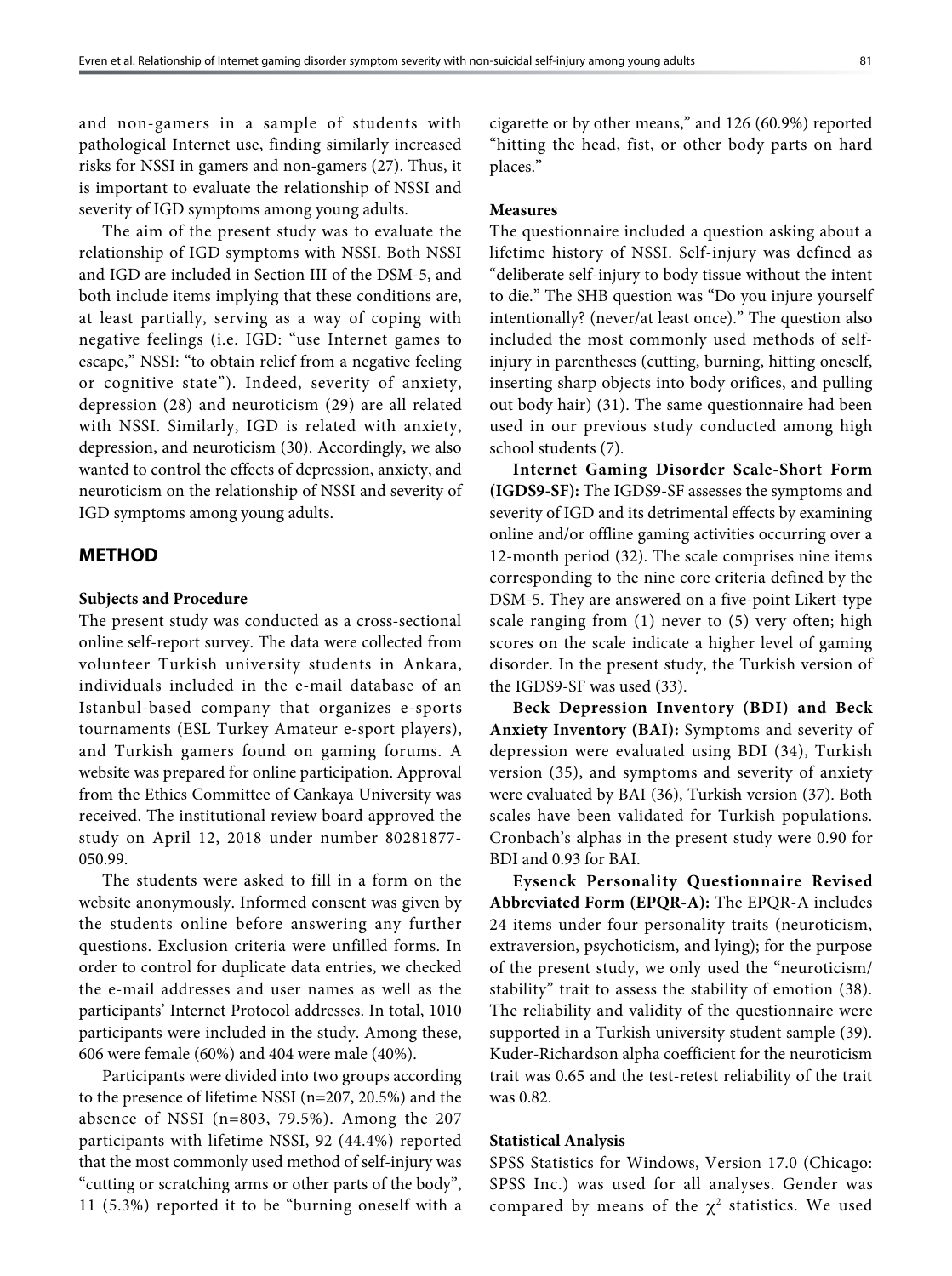Student's t-test to compare the groups for continuous variables. Logistic regression analysis was conducted taking the presence of lifetime NSSI as the dependent variable and severity of IGD symptoms, depression, anxiety, and neuroticism as independent variables. For all statistical analyses, p values were two-tailed, and differences were considered significant at p<0.05.

# **RESULTS**

Age (t=1.618, p=0.106) and gender (c2=0.366, p=0.545) did not differ between participants with lifetime NSSI (n=207, 20.5%) and those without NSSI (n=803, 79.5%) (Table 1). Scores for IGDS9-SF (t=-3.893, p<0.001), depression (t=-8.392, p<0.001), anxiety (t=-7.798,  $p<0.001$ ), and neuroticism (t=-8.955,  $p<0.001$ ) were higher among individuals with NSSI than those without NSSI (Table 1).

Logistic regression analysis was conducted taking the presence of NSSI as the dependent variable. In the first step, depression, anxiety, and neuroticism were entered in the analysis as independent variables. These three variables predicted the presence of NSSI in the first step. In the second step, severity of IGD symptoms was entered in the analysis as an independent variable in addition to depression, anxiety and neuroticism. In this analysis, severity of IGD symptoms predicted the presence of NSSI, together with depression, anxiety and neuroticism (Table 2).

## **DISCUSSION**

The main finding of the present study is that the presence of lifetime NSSI is related with the severity of IGD symptoms, even after controlling severity of neuroticism and negative affect such as depression and

#### **Table 1: Comparison of scale scores according to the presence of non-suicidal self-injury**

|                    | Non-suicidal self-injury |       |                         |       |                  |         |         |
|--------------------|--------------------------|-------|-------------------------|-------|------------------|---------|---------|
|                    | <b>Absent</b>            |       | Present<br>n=207, 20.5% |       |                  |         |         |
|                    | n=803, 79.5%             |       |                         |       |                  |         |         |
|                    | Mean                     | SD    | Mean                    | SD    | t                | df      | p       |
| Age                | 21.93                    | 3.44  | 21.51                   | 3.14  | 1.618            | 1008    | 0.106   |
| Gender (n, %)      |                          |       |                         |       | $\chi^2 = 0.366$ | 1       | 0.545   |
| <b>Females</b>     | 478                      | 59.5  | 128                     | 61.8  |                  |         |         |
| <b>Males</b>       | 325                      | 40.5  | 79                      | 38.2  |                  |         |         |
| IGDS9-SF           | 14.79                    | 6.50  | 17.07                   | 7.79  | $-3.893$         | 284.262 | < 0.001 |
| <b>Anxiety</b>     | 12.07                    | 10.94 | 19.50                   | 12.55 | $-7.798$         | 291.835 | < 0.001 |
| <b>Depression</b>  | 34.18                    | 9.86  | 41.47                   | 11.46 | $-8.392$         | 289.399 | < 0.001 |
| <b>Neuroticism</b> | 3.08                     | 1.77  | 4.21                    | 1.57  | $-8.955$         | 352.802 | < 0.001 |

IGDS9-SF: Internet Gaming Disorder Scale-Short Form, SD: Standard deviation

#### **Table 2: Logistic regression analyses with non-suicidal self-injury as dependent variable and severity of anxiety, depression, personality dimension of neuroticism, and severity of Internet gaming disorder as independent variables**

|             | B     | <b>SE</b> | Wald   | df | p       | Exp(B) | 95% CI |              |
|-------------|-------|-----------|--------|----|---------|--------|--------|--------------|
|             |       |           |        |    |         |        | Lower  | <b>Upper</b> |
| Step 1      |       |           |        |    |         |        |        |              |
| Anxiety     | 0.022 | 0.008     | 6.744  |    | 0.009   | 1.022  | 1.005  | 1.039        |
| Depression  | 0.028 | 0.010     | 8.162  | 1  | 0.004   | 1.028  | 1.009  | 1.048        |
| Neuroticism | 0.245 | 0.058     | 17.572 |    | < 0.001 | 1.277  | 1.139  | 1.432        |
| Step 2      |       |           |        |    |         |        |        |              |
| Anxiety     | 0.023 | 0.008     | 7.597  |    | 0.006   | 1.023  | 1.007  | 1.040        |
| Depression  | 0.023 | 0.010     | 5.125  | 1  | 0.024   | 1.023  | 1.003  | 1.043        |
| Neuroticism | 0.251 | 0.059     | 18.308 | 1  | < 0.001 | 1.286  | 1.146  | 1.443        |
| IGDS9-SF    | 0.033 | 0.012     | 8.024  |    | 0.005   | 1.033  | 1.010  | 1.057        |

Nagelkerke R<sup>2</sup>: Step1=0.150, Step 2=0.161, IGDS9-SF: Internet Gaming Disorder Scale-Short Form, CI: Confidance interval, SE: Standard error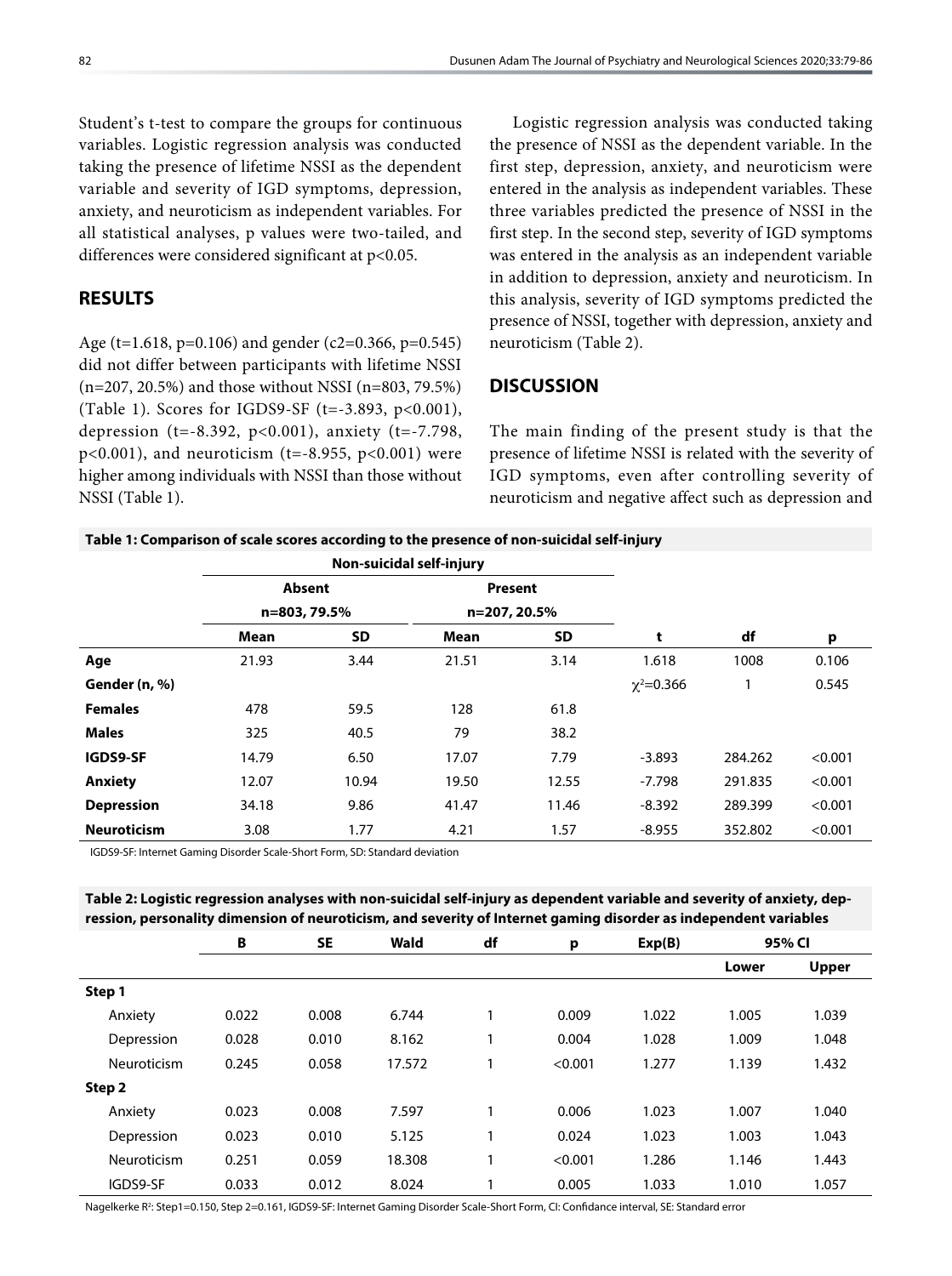anxiety. This may suggest that depression, anxiety, neuroticism, and severity of IGD symptoms may increase the risk of self-injurious behaviors. An alternative explanation might be that severity of IGD symptoms and NSSI may share risk factors such as depression, anxiety, and neuroticism. Severity of anxiety, depression (28), and neuroticism (29) are all related with NSSI and IGD (30). Consistent with these results, according to DSM-5 both IGD and NSSI may be maladaptive coping mechanisms for negative affect, such as depression, anxiety, and neuroticism (8). Some individuals with symptoms of depression or anxiety and a personality trait of neuroticism may cope with negative feelings through gaming on the Internet rather than self-injurious behavior. Thus, severity of IGD symptoms may also be a partial mediator between NSSI and negative affect (depression, anxiety, and neuroticism). Unfortunately, because of the crosssectional design, it was not possible to make conclusive statements about the temporal order between the measures of severity of IGD symptoms and NSSI.

Previous studies, including reviews, suggested a relationship of NSSI with high levels of Internet use and Internet addiction (11-13,18), whereas the only study that compared gamers and non-gamers among students suffering from pathological Internet use found no difference for the NSSI risk (27).

IGD showed strong associations with anxiety and depression (40), which are common comorbidities of IGD related to a more serious psychiatric phenomenology and a greater psychiatric burden (41). The relationship between psychological distress and IA was mediated by coping through avoidance (42). Among gaming motivations, the dimension of escaping reality and problems (escapism) significantly predicted excessive gaming and appeared as a stronger predictor than time invested in the game (43). The approach of coping with actual problems, such as stress, aggression, or anxiety through gaming, thereby managing unpleasant moods and unwanted impulses, is an important motivating factor for gaming (44). A previous study found psychiatric distress to be negatively associated with IGD directly as well as indirectly via motives of escape and competition (45). Individuals playing video games on the Internet to socialize and to gain a sense of achievement tend to be high in neuroticism (46). When individuals spent more time on social networking websites, they experienced greater psychological distress, their need for mental health support was not fulfilled, they rated their mental health as poor and had increased suicidal ideation.

Accordingly, vulnerable persons spending more time in social networks online may show an increase in selfinjurious behavior and suicidal ideation (18).

Relief from negative emotions is the area most frequently mentioned among the reasons for NSSI (47). Acute negative affect has been shown to precede self-injury, while decreased negative affect and relief have been found after self-injury, with the latter being most often performed in order to alleviate negative affect; in laboratory settings, self-injury proxies reduced negative affect and arousal (47). NSSI was directly affected by depression, anxiety, and stress (48). Individuals who engaged in NSSI indicated greater use of coping behaviors for regulation of dysphoric affect, communication of distress, interpersonal influence, expression of emotions, and coping with dissociative states and self-punishment than the non-NSSI group (49,50). Individuals who had engaged in NSSI had significantly elevated levels of neuroticism (i.e. anxiousness, angry hostility, depressiveness, self-consciousness, impulsiveness, and vulnerability) (51,52). An association has been found between neuroticism and engaging in NSSI mediated by high stress levels and a characteristic pattern of depressive reaction when dealing with stressful events in life (53). Previous studies with adolescents and young adults reported NSSI to be related with more immature or maladaptive coping styles and defense mechanisms (54-56). In sum, for persons with high neuroticism whose range of coping strategies might be considered immature, NSSI could be a maladaptive way of coping with negative emotions. Anxiety, depression, and neuroticism may also be indirectly related with NSSI through online gaming, which can be either maladaptive or adaptive, as a protection from self-injurious behavior.

The strongest point of the present study is its methodology, employing an adequate sample size and a proper sampling method, whereas its main limitation was the cross-sectional nature of the study design; hence, we were only able to report associations rather than definitive temporal or causal relationships. In addition, we did not gain in-depth information about the participants' sociodemographic characteristics. Similarly, we did not obtain detailed information for NSSI other than the methods of NSSI applied. Another important limitation is that the reliance on self-reported data for the analyses, which may yield conservative estimates as a result of underreporting. Nevertheless, this is the first study to evaluate the relationship of severity of IGD with NSSI, while controlling other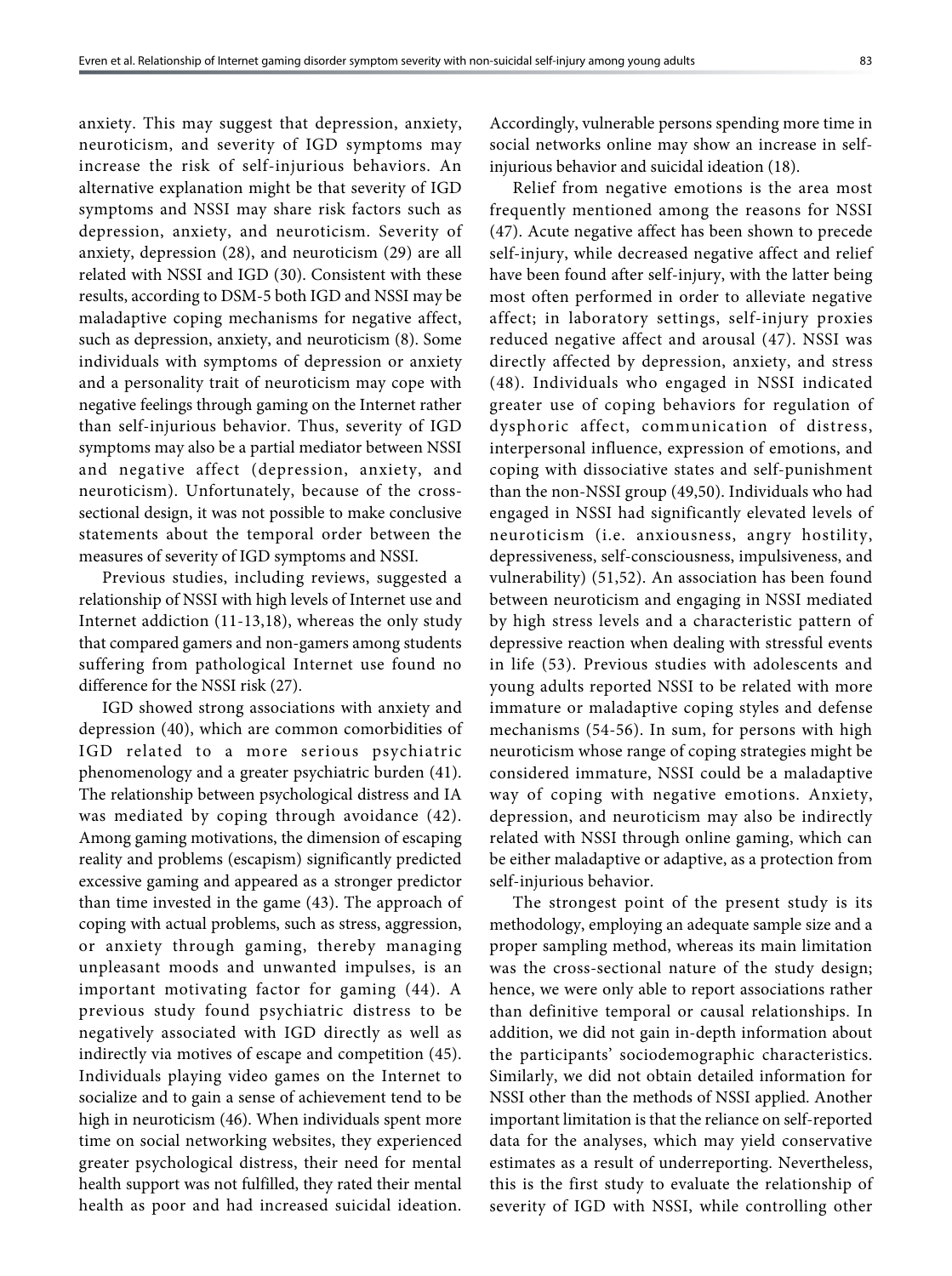variables such as personality traits of neuroticism, depression, and anxiety.

To conclude, the present study showed that the severity of IGD symptoms predicted the presence of NSSI after controlling the effects of the personality trait neuroticism, depression, and anxiety symptoms among young Turkish adults. Thus, these variables must be taken as potential risk factors for NSSI in this group. The present study may suggest that to understand the problem of NSSI among university students better, clinicians must also carefully evaluate symptoms of anxiety, depression, and the personality trait of neuroticism in addition to online gaming, which is an important factor in itself. Early detection and treatment of these risk factors is important for a reduction of selfinjurious behavior. Furthermore, the implementation of therapies to strengthen coping mechanisms could be an important intervention method for NSSI. Finally, the generalizability of the findings of the present study to homogeneous populations of patients with IGD requires further study.

| <b>Contribution Categories</b> |                                   | <b>Author Initials</b>       |  |  |
|--------------------------------|-----------------------------------|------------------------------|--|--|
| Category 1                     | Concept/Design                    | C.E., B.E., E.D.             |  |  |
|                                | Data acquisition                  | M.T., N.K.                   |  |  |
|                                | Data analysis/Interpretation      | C.E.                         |  |  |
| Category 2                     | Drafting manuscript               | C.E., B.E., E.D.             |  |  |
|                                | Critical revision of manuscript   | C.E.                         |  |  |
| Category 3                     | Final approval and accountability | C.E., B.E., E.D., M.T., N.K. |  |  |
| Other                          | Technical or material support     | N/A                          |  |  |
|                                | Supervision                       | N/A                          |  |  |

**Ethics Committee Approval:** Approval from the Ethics Committee of Cankaya University was received. (Date: April 12, 2018, Number: 80281877-050.99)

**Informed Consent:** Written informed consent was obtained from the patients.

**Peer-review:** Externally peer-reviewed.

**Conflict of Interest:** None declared.

**Financial Disclosure:** None declared.

**Note:** It was a poster presentation in the 27<sup>th</sup> European Congress of Psychiatry (EPA 2019) which took place in Warsaw, Poland between 6 and 9 April 2019.

## **REFERENCES**

- 1. Briere J, Gil E. Self-mutilation in clinical and general population samples: Prevalence, correlates, and functions. Am J Orthopsychiatry 1998; 68:609-620[. \[CrossRef\]](https://doi.org/10.1037/h0080369)
- 2. Favazza AR. The coming of age of self-mutilation. J Nerv Ment Dis 1998; 186:259-268[. \[CrossRef\]](https://doi.org/10.1097/00005053-199805000-00001)
- 3. Zlotnick C, Mattia JI, Zimmerman M. Clinical correlates of selfmutilation in a sample of general psychiatric patients. J Nerv Ment Dis 1999; 187:296-301[. \[CrossRef\]](https://doi.org/10.1097/00005053-199905000-00005)
- 4. Favazza AR. Why patients mutilate themselves. Hosp Community Psychiatry 1989; 40:137-14[5. \[CrossRef\]](https://doi.org/10.1176/ps.40.2.137)
- 5. Herpertz S. Self-injurious behaviour. Psychopathological and nosological characteristics in subtypes of self-injurers. Acta Psychiatr Scand 1995; 91:57-68. [\[CrossRef\]](https://doi.org/10.1111/j.1600-0447.1995.tb09743.x)
- 6. Zoroglu SS, Tuzun U, Sar V, Tutkun H, Savacs HA, Ozturk M, et al. Suicide attempt and self-mutilation among Turkish high school students in relation with abuse, neglect and dissociation. Psychiatry Clin Neurosci 2003; 57:119-1[26. \[CrossRef\]](https://doi.org/10.1046/j.1440-1819.2003.01088.x)
- 7. Evren C, Evren B, Bozkurt M, Can Y. Non-suicidal self-harm behavior within the previous year among 10th-grade adolescents in Istanbul and related variables. Nord J Psychiatry 2014; 68:481- 487[. \[CrossRef\]](https://doi.org/10.3109/08039488.2013.872699)
- 8. American Psychiatric Association. Diagnostic and Statistical Manual of Mental Disorders Fifth ed. (DSM-5). Washington DC: American Psychiatric Publishing, 2013[. \[CrossRef\]](https://doi.org/10.1176/appi.books.9780890425596)
- 9. Vega D, Sintes A, Fernández M, Puntí J, Soler J, Santamarina P, et al. Review and update on non-suicidal self-injury: who, how and why? Actas Esp Psiquiatr 2018; 46:146-155.
- 10. Jarvi S, Jackson B, Swenson L, Crawford H. The impact of social contagion on non-suicidal self-injury: a review of the literature. Arch Suicide Res 2013; 17:1-19[. \[CrossRef\]](https://doi.org/10.1080/13811118.2013.748404)
- 11. Lam LT, Peng Z, Mai J, Jing J. The association between internet addiction and self-injurious behaviour among adolescents. Inj Prev 2009; 15:403-408[. \[CrossRef\]](https://doi.org/10.1136/ip.2009.021949)
- 12. Liu HC, Liu SI, Tjung JJ, Sun FJ, Huang HC, Fang CK. Self-harm and its association with internet addiction and internet exposure to suicidal thought in adolescents. J Formos Med Assoc 2017; 116:153-160[. \[CrossRef\]](https://doi.org/10.1016/j.jfma.2016.03.010)
- 13. Marchant A, Hawton K, Stewart A, Montgomery P, Singaravelu V, Lloyd K, et al. Correction: A systematic review of the relationship between internet use, self-harm and suicidal behaviour in young people: The good, the bad and the unknown. PLoS One 2018; 13:e0193937. [\[CrossRef\]](https://doi.org/10.1371/journal.pone.0193937)
- 14. Daine K, Hawton K, Singaravelu V, Stewart A, Simkin S, Montgomery P. The power of the web: a systematic review of studies of the influence of the internet on self-harm and suicide in young people. PLoS One 2013; 8:e775[55. \[CrossRef\]](https://doi.org/10.1371/journal.pone.0077555)
- 15. Whitlock JL, Powers JL, Eckenrode J. The virtual cutting edge: the internet and adolescent self-injury. Dev Psychol 2006; 42:407- 417[. \[CrossRef\]](https://doi.org/10.1037/0012-1649.42.3.407)
- 16. Frost M, Casey L. Who Seeks Help Online for Self-Injury? Arch Suicide Res 2016; 20:69-7[9. \[CrossRef\]](https://doi.org/10.1080/13811118.2015.1004470)
- 17. Dyson MP, Hartling L, Shulhan J, Chisholm A, Milne A, Sundar P, et al. A systematic review of social media use to discuss and view deliberate self-harm act[s. PLoS One 2016; 11:e0155813.](https://doi.org/10.1371/journal.pone.0155813)
- 18. Memon AM, Sharma SG, Mohite SS, Jain S. The role of online social networking on deliberate self-harm and suicidality in adolescents: A systematized review of literature. Indian J Psychiatry 2018; 60:384-392.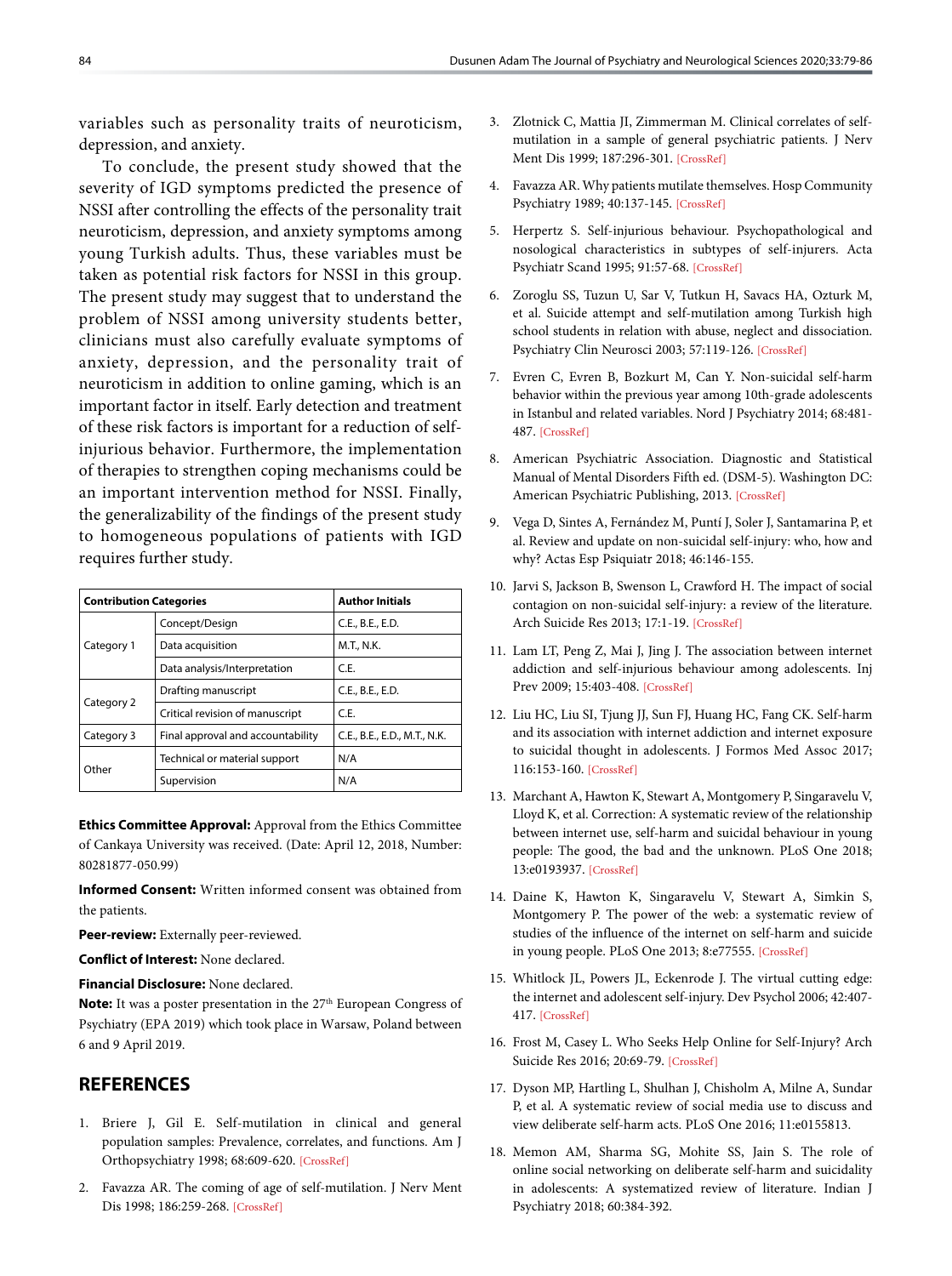- 19. Pater J, Mynatt E. Defining digital self-harm. CSCW '17: Proceedings of the 2017 ACM Conference on Computer Supported Cooperative Work and Social Computing 2017; 1501- 151[3. \[CrossRef\]](https://doi.org/10.1145/2998181.2998224)
- 20. Patchin JW, Hinduja S. Digital self-harm among adolescents. J Adolesc Health 2017; 61:761-766[. \[CrossRef\]](https://doi.org/10.1016/j.jadohealth.2017.06.012)
- 21. Chang FC, Chiu CH, Miao NF, Chen PH, Lee CM, Huang TF, et al. Online gaming and risks predict cyberbullying perpetration and victimization in adolescents. Int J Public Health 2015; 60:257-266[. \[CrossRef\]](https://doi.org/10.1007/s00038-014-0643-x)
- 22. Lam LT, Cheng Z, Liu X. Violent online games exposure and cyberbullying/victimization among adolescents. Cyberpsychol Behav Soc Netw 2013; 16:159-16[5. \[CrossRef\]](https://doi.org/10.1089/cyber.2012.0087)
- 23. John A, Glendenning AC, Marchant A, Montgomery P, Stewart A, Wood S, et al. Self-harm, suicidal behaviours, and cyberbullying in children and young people: systematic review. J Med Internet Res 2018; 20:e12[9. \[CrossRef\]](https://doi.org/10.2196/jmir.9044)
- 24. Mukhra R, Baryah N, Krishan K, Kanchan T. 'Blue Whale Challenge': a game or crime[? Sci Eng Ethics 2019; 25:285-291](https://doi.org/10.1007/s11948-017-0004-2).
- 25. Worley J. The role of pleasure neurobiology and dopamine in mental health disorders. J Psychosoc Nurs Ment Health Serv 2017; 55:17-21. [\[CrossRef\]](https://doi.org/10.3928/02793695-20170818-09)
- 26. Petry NM, O'Brien CP. Internet gaming disorder and the DSM-5. Addiction 2013; 108:1186-118[7. \[CrossRef\]](https://doi.org/10.1111/add.12162)
- 27. Strittmatter E, Kaess M, Parzer P, Fischer G, Carli V, Hoven CW, et al. Pathological Internet use among adolescents: Comparing gamers and non-gamer[s. Psychiatry Res 2015; 228:128-135.](https://doi.org/10.1016/j.psychres.2015.04.029)
- 28. Valencia-Agudo F, Burcher GC, Ezpeleta L, Kramer T. Nonsuicidal self-injury in community adolescents: A systematic review of prospective predictors, mediators and moderators. J Adolesc 2018; 65:25-[38. \[CrossRef\]](https://doi.org/10.1016/j.adolescence.2018.02.012)
- 29. Lin MP, You J, Ren Y, Wu JY, Hu WH, Yen CF, et al. Prevalence of nonsuicidal self-injury and its risk and protective factors among adolescents in Taiwan[. Psychiatry Res 2017; 255:119-127.](https://doi.org/10.1016/j.psychres.2017.05.028)
- 30. Evren B, Evren C, Dalbudak E, Topcu M, Kutlu N. Neuroticism and introversion mediates the relationship between probable ADHD and symptoms of Internet gaming disorder: results of an online survey. Psychiatry and Clinical Psychopharmacology 2019; 29:90-91. [\[CrossRef\]](https://doi.org/10.1080/24750573.2018.1490095)
- 31. Nock MK. Self-injury. [Annu Rev Clin Psychol 2010; 6:339-363.](https://doi.org/10.1146/annurev.clinpsy.121208.131258)
- 32. Pontes HM, Griffiths MD. Measuring DSM-5 Internet gaming disorder: Development and validation of a short psychometric scale. Comput Human Behav 2015; 45:137-143. [\[CrossRef\]](https://doi.org/10.1016/j.chb.2014.12.006)
- 33. Evren C, Dalbudak E, Topcu M, Kutlu N, Evren B, Pontes HM. Psychometric validation of the Turkish nine-item Internet Gaming Disorder Scale-Short Form (IGDS9-SF). Psychiatry Res 2018; 265:349-354. [\[CrossRef\]](https://doi.org/10.1016/j.psychres.2018.05.002)
- 34. Beck AT, Ward CH, Mendelson M, Mock J, Erbaugh J. An inventory for measuring depression. Arch Gen Psychiatry 1961; 4:561-571. [\[CrossRef\]](https://doi.org/10.1001/archpsyc.1961.01710120031004)
- 35. Hisli N, Reability and validity of beck depression inventory among university students. Turk J Psychol 1989;7:3-13. (Turkish)
- 36. Beck AT, Epstein N, Brown G, Steer RA. An inventory for measuring clinical anxiety: psychometric properties. J Consult Clin Psychol 1988; 56:893-897[. \[CrossRef\]](https://doi.org/10.1037/0022-006X.56.6.893)
- 37. Ulusoy M, Erkmen H, Sahin N. Turkish version of the Beck anxiety inventory: psychometric properties. J Cogn Psychother 1998;12:163-172.
- 38. Francis LJ, Brown LB, Philipchalk R. The development of an abbreviated form of the Revised Eysenck Personality Questionnaire (EPQR-A): its use among students in England, Canada, the USA and Australia. Pers Individ Dif 1992; 13:443- 449[. \[CrossRef\]](https://doi.org/10.1016/0191-8869(92)90073-X)
- 39. Karancı AN, Dirik G, Yorulmaz O. Reliability and validity studies of Turkish translation of Eysenck Personality Questionnaire revised abbreviated. Turk Psikiyatri Derg 2007; 18:254-261. (Turkish)
- 40. González-Bueso V, Santamaría JJ, Fernández D, Merino L, Montero E, Ribas J. Association between Internet gaming disorder or pathological video-game use and comorbid psychopathology: a comprehensive review. Int J Environ Res Public Health 2018; 15[. \[CrossRef\]](https://doi.org/10.3390/ijerph15040668)
- 41. Wang HR, Cho H, Kim DJ. Prevalence and correlates of comorbid depression in a nonclinical online sample with DSM-5 internet gaming disorder. J Affect Disord 2018; 226:1-[5. \[CrossRef\]](https://doi.org/10.1016/j.jad.2017.08.005)
- 42. McNicol ML, Thorsteinsson EB. Internet addiction, psychological distress, and coping responses among adolescents and adults. Cyberpsychol Behav Soc Netw 2017; 20:296-304. [\[CrossRef\]](https://doi.org/10.1089/cyber.2016.0669)
- 43. Kuss DJ, Louws J, Wiers RW. Online gaming addiction? Motives predict addictive play behavior in massively multiplayer onlinerole-playing games. Cyberpsychol Behav Soc Netw 2012; 15:480-485[. \[CrossRef\]](https://doi.org/10.1089/cyber.2012.0034)
- 44. Demetrovics Z, Urbán R, Nagygyorgy K, Farkas J, Zilahy D, Mervó B, et al. Why do you play? The development of the motives for online gaming questionnaire (MOGQ). Behav Res Methods 2011; 43:814-8[25. \[CrossRef\]](https://doi.org/10.3758/s13428-011-0091-y)
- 45. Kiraly O, Urbán R, Griffiths MD, Ágoston C, Nagygyorgy K, Kokonyei G, Demetrovics Z. The mediating effect of gaming motivation between psychiatric symptoms and problematic online gaming: an online survey. [J Med Internet Res 2015; 17:e88.](https://doi.org/10.2196/jmir.3515)
- 46. Graham LT, Gosling SD. Personality profiles associated with different motivations for playing World of Warcraft. Cyberpsychol Behav Soc Netw 2013; 16:189-19[3. \[CrossRef\]](https://doi.org/10.1089/cyber.2012.0090)
- 47. Klonsky ED. The functions of deliberate self-injury: a review of the evidence. Clin Psychol Rev 2007; 27:226-239[. \[CrossRef\]](https://doi.org/10.1016/j.cpr.2006.08.002)
- 48. Richmond S, Hasking P, Meaney R. Psychological distress and non-suicidal self-injury: the mediating roles of rumination, cognitive reappraisal, and expressive suppression. Arch Suicide Res 2017; 21:62-72. [\[CrossRef\]](https://doi.org/10.1080/13811118.2015.1008160)
- 49. Hamza CA, Willoughby T, Good M. A preliminary examination of the specificity of the functions of nonsuicidal self-injury among a sample of university students. Psychiatry Res 2013; 205:172-175[. \[CrossRef\]](https://doi.org/10.1016/j.psychres.2012.08.036)
- 50. Paris J. Understanding self-mutilation in borderline personality disorder. Harv Rev Psychiatry 2005; 13:179-18[5. \[CrossRef\]](https://doi.org/10.1080/10673220591003614)